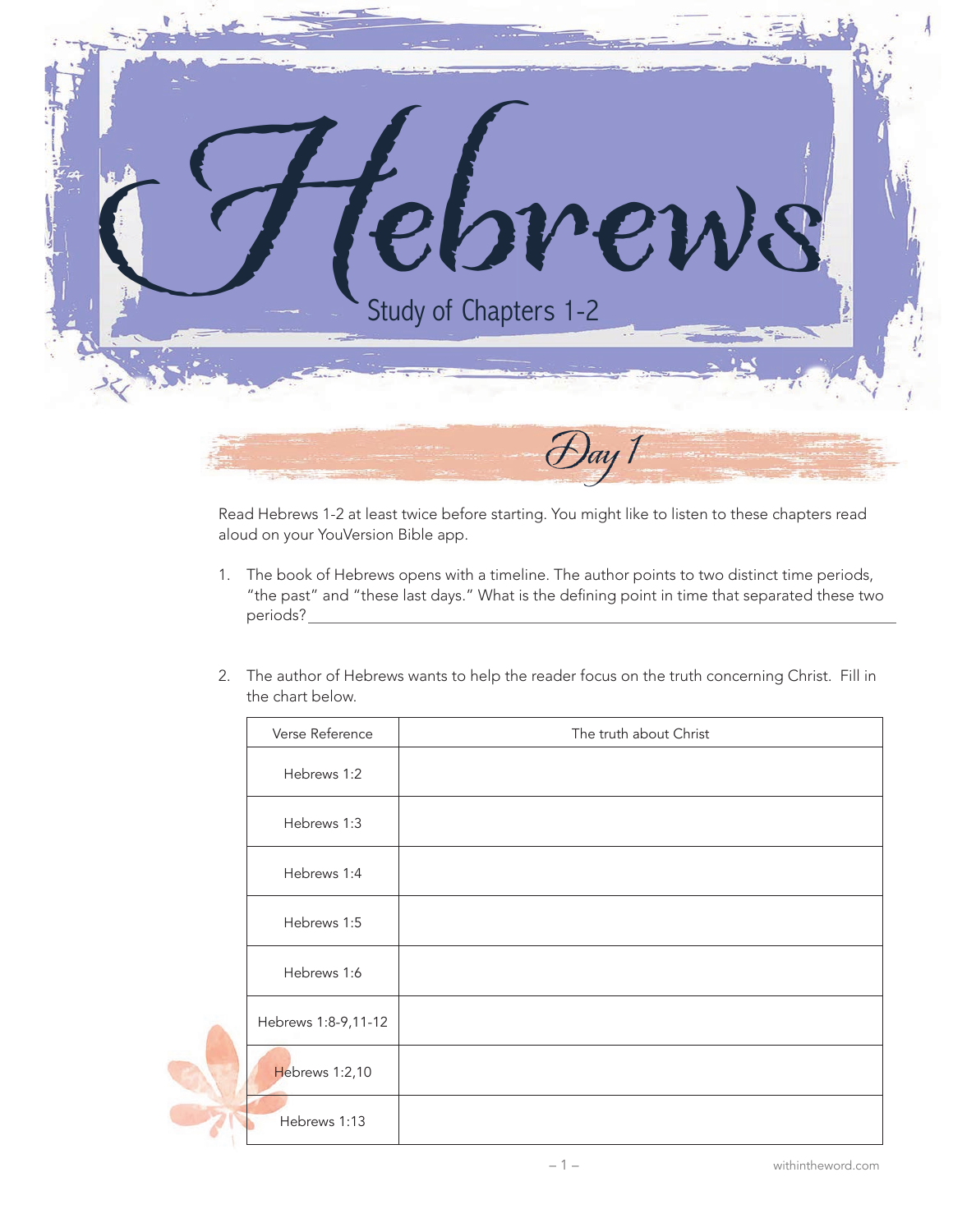### Matthew 21:33-46

Listen to another parable: There was a landowner who planted a vineyard. He put a wall around it, dug a winepress in it and built a watchtower. Then he rented the vineyard to some farmers and moved to another place.<sup>34</sup> When the harvest time approached, he sent his servants to the tenants to collect his fruit. <sup>35</sup> The tenants seized his servants; they beat one, killed another, and stoned a third. <sup>36</sup> Then he sent other servants to them, more than the first time, and the tenants treated them the same way. <sup>37</sup> Last of all, he sent his son to them. "They will respect my son," he said.<sup>38</sup> But when the tenants saw the son, they said to each other, "This is the heir. Come, let's kill him and take his inheritance."<sup>199</sup> So they took him and threw him out of the vineyard and killed him. <sup>40</sup> Therefore, when the owner of the vineyard comes, what will he do to those tenants? <sup>41</sup> "He will bring those wretches to a wretched end," they replied, "and he will rent the vineyard to other tenants, who will give him his share of the crop at harvest time." <sup>42</sup> Jesus said to them, "Have you never read in the Scriptures: " 'The stone the builders rejected has become the cornerstone; the Lord has done this, and it is marvelous in our eyes'? <sup>43</sup> "Therefore I tell you that the kingdom of God will be taken away from you and given to a people who will produce its fruit. <sup>44</sup> Anyone who falls on this stone will be broken to pieces; anyone on whom it falls will be crushed." <sup>45</sup> When the chief priests and the Pharisees heard Jesus' parables, they knew he was talking about them. <sup>46</sup> They looked for a way to arrest him, but they were afraid of the crowd because the people held that he was a prophet.

Luke 19:10 NKJ For the Son of Man has come to seek and to save that which was lost.

John 12:27-28 NAS For this purpose I came to this hour.<sup>28</sup> "Father, glorify Your name."

#### John 17:4 NAS

I glorified You on the earth, having accomplished the work which You have given Me to do.

### John 18:37

For this I have been born, and for this I have come into the world, to testify to the truth. Everyone who is of the truth hears My voice.

3. After describing the truth of Christ in the previous question, how does this make you feel as a Christ-follower?

If you are not yet a Christ-follower, have these first two chapters given you new insight into the person of Jesus, and whether you might consider following Him?

4. In Hebrews 1:1 the author says, in the past God spoke through the prophets. Name one or two Old Testament prophets you are familiar with, and briefly state their message. If you are unfamiliar, take a few minutes and do a bit of research.



5. God had given the prophets an important ministry. They were chosen by God to illuminate, inspire and instruct God's people and to announce future events. Their messages were not always received well. Then, at God's appointed time, He sent His Son. While teaching the crowd one day, Jesus told the Parable of Tenants, illustrating this very thing. Read Matthew 21:33-46, and fill in who you believe these characters represent in this parable.

| c. tenants ————————————————————————                                                                             |  |
|-----------------------------------------------------------------------------------------------------------------|--|
| d. landowner's servants - All and the serve of the serve of the serve of the serve of the serve of the serve of |  |
| $e.$ son $\overline{\phantom{a}}$                                                                               |  |
| $f.$ other tenants $\overline{\phantom{a}}$                                                                     |  |

- 6. The prophets were sent with the message of repentance, to call the people back to God, as well as to encourage them to look ahead to the coming Messiah. Read Luke 19:10, John 12:27-28, John 17:4 and John 18:37 in the sidebar. In your own words, write a sentence or two describing Jesus' purpose for coming?
- 7. Hebrews 1:2 tells us that Jesus was appointed "heir of all things." What does it mean to be an heir?

What does this tell us about Jesus?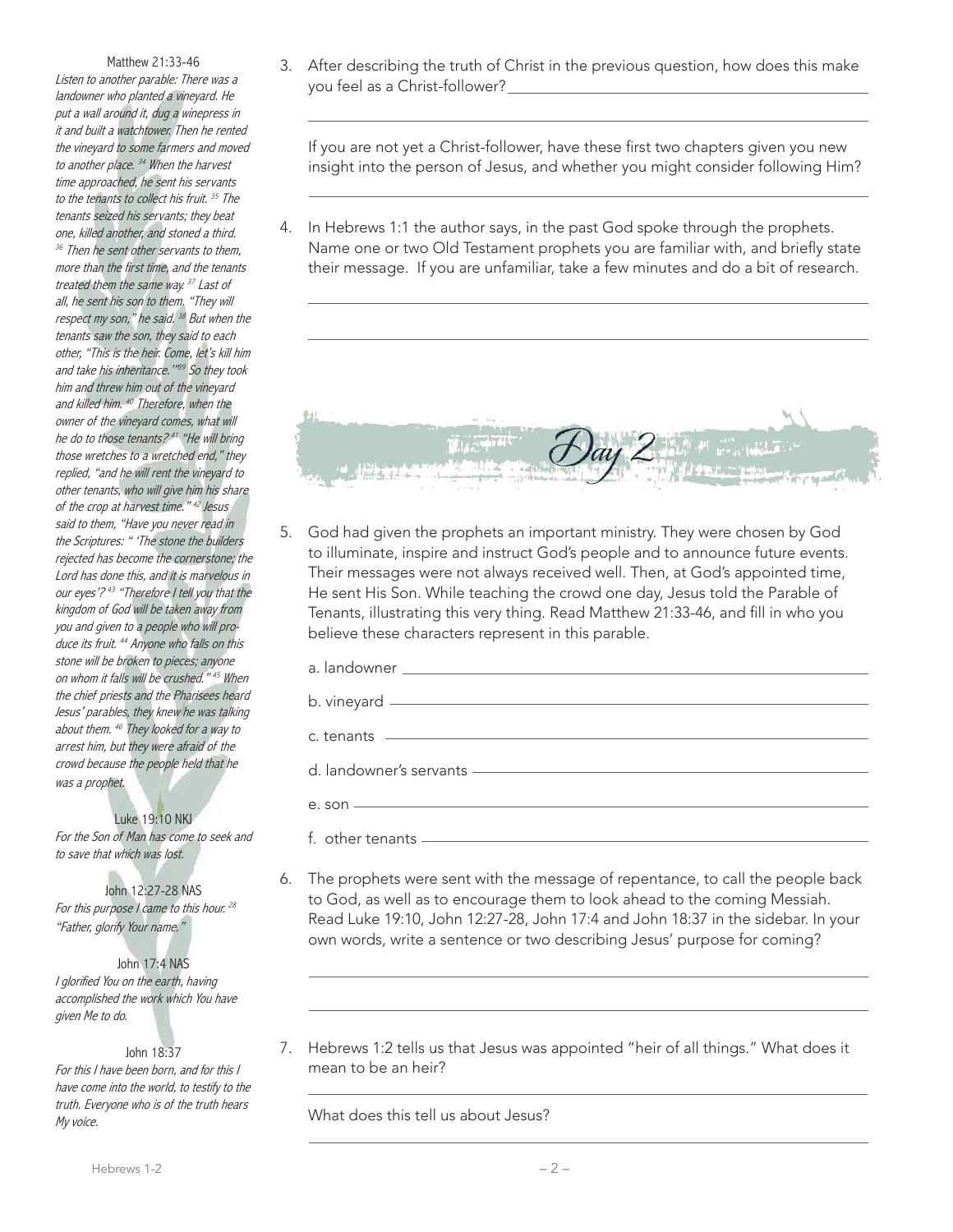What important fact do you learn about Jesus from the second half of the verse?

How does knowing these truths about Jesus help us in our daily decisions, trials, and interactions with other people?

8. Read Romans 8:17. What does this verse tell us about our standing as children of God?

What benefit is this for a child of God?

Hebrews 1:3 refers to Jesus as "the radiance of God's glory," "the exact representation of his being," "sustaining all things by his powerful word." What do you believe this means? 9.

How would you explain this to someone else? Read John 1:14 to go along with this question.

Romans 8:17 NIV Now if we are children, then we are heirs heirs of God and co-heirs with Christ, if indeed we share in his sufferings in order that we may

also share in his glory.

John 1:14 NIV The Word became flesh and made his dwelling among us. We have seen his glory, the glory of the one and only Son, who came from the Father, full of grace and truth.

10. The definition of scepter is a staff or rod, a symbol of authority. The use of the scepter originated with the idea that the ruler was as a shepherd to his people. Hebrews 1:8 reminds the reader of Psalm 45:6 saying, "Your throne, O God, will last for ever and ever; a scepter of justice will be the scepter of your kingdom." What is God declaring in regard to Jesus in Hebrews 1:8 and Psalm 45:6?



11. Since God has declared Jesus to have complete authority over all things, list some ways a child of God might show submission to this authority.

### Matthew 1:20

But after he had considered this, an angel of the Lord appeared to him in a dream and said, "Joseph son of David, do not be afraid to take Mary home as your wife, because what is conceived in her is from the Holy Spirit.

- 12. According to Hebrews 1:14, what is the God-given assignment for the angels? 12.
- 13. Look up the verses below, and summarize the job of the angels according to 13. these Scriptures—some are provided for you.

Matthew 1:20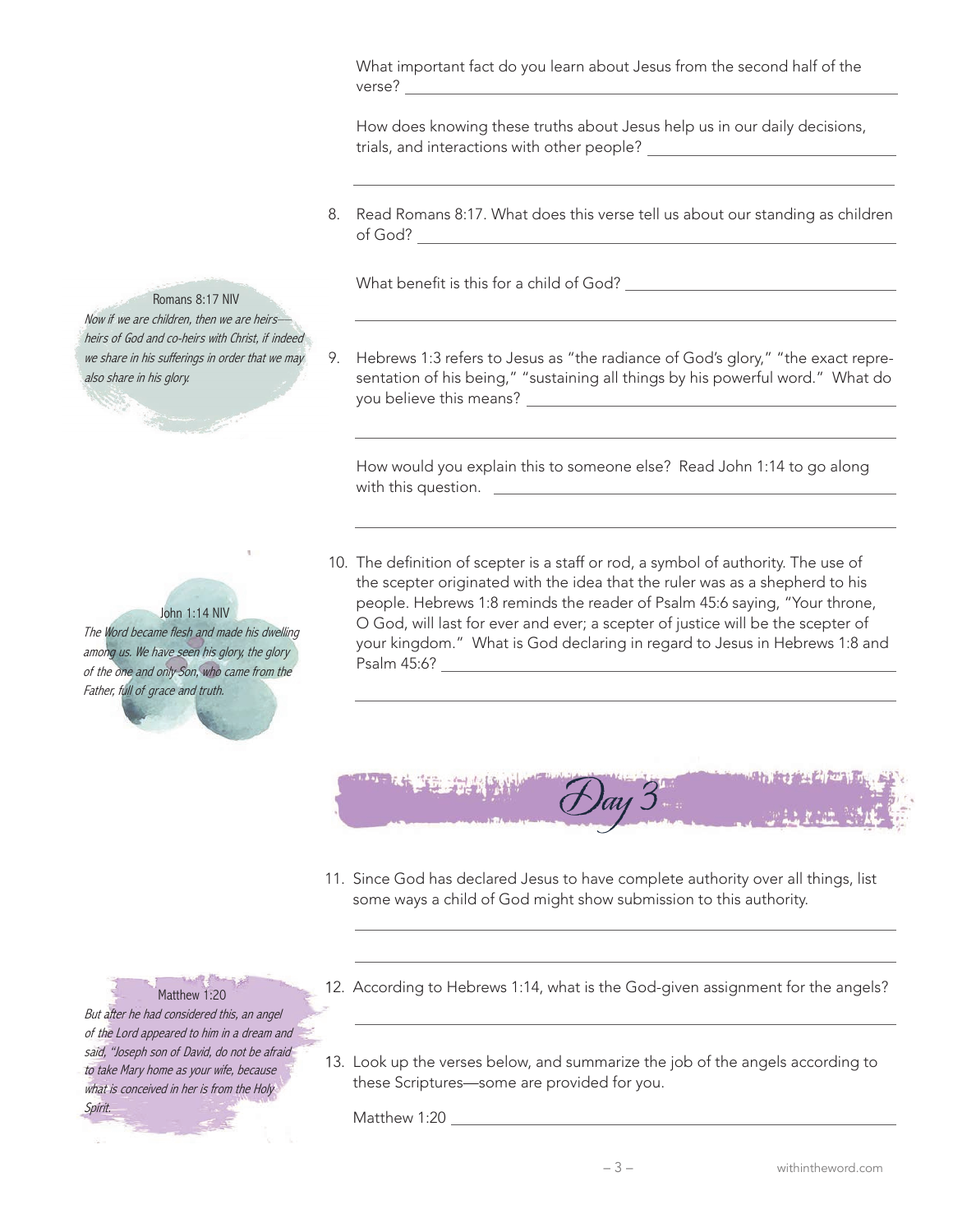### Luke 1:11-13

Then an angel of the Lord appeared to him, standing at the right side of the altar of incense. <sup>12</sup> When Zechariah saw him, he was startled and was gripped with fear. <sup>13</sup> But the angel said to him: "Do not be afraid, Zechariah; your prayer has been heard. Your wife Elizabeth will bear you a son, and you are to call him John."

## Luke 22:43

An angel from heaven appeared to him and strengthened him.

# Acts 1:10-11

They were looking intently up into the sky as he was going, when suddenly two men dressed in white stood beside them.<sup>11</sup> "Men of Galilee," they said, "why do you stand here looking into the sky? This same Jesus, who has been taken from you into heaven, will come back in the same way you have seen him go into heaven."

## Acts 5:19

But during the night an angel of the Lord opened the doors of the jail and brought them out.

## Acts 8:26

Now an angel of the Lord said to Philip, "Go south to the road—the desert road—that goes down from Jerusalem to Gaza."

## Acts 27:23-24

Last night an angel of the God to whom I belong and whom I serve stood beside me <sup>24</sup> and said, 'Do not be afraid, Paul. You must stand trial before Caesar; and God has graciously given you the lives of all who sail with you.'

| Acts 5:19     |
|---------------|
| Acts 8:26     |
| Acts 27:23-24 |
|               |
| *Luke 2:8-15  |

\*You will need to look these up in your Bible or Bible app.



- 14. Hebrews 2:1-4 begins with a warning. False teachers are always a problem. Paying careful attention to the truth we have read in His word is imperative. This will require focus, discernment and work on our part, but what will it save us from?
- 15. A ship's captain carefully plans his course before ever setting out of port. What will happen if the captain turns off the engine and falls asleep for the night?

What will happen to a Christ follower who allows themselves to be distracted from the truth they already know?

How can we avoid the dangers of distractions?

16. One of the first Bible verses I recall hearing preached was Hebrews 2:3. It made a lasting impact on my heart. It posed the question: "how shall we escape," if we neglect the amazing gift of salvation that has been provided for us. In what way is ignoring God's gracious gift of salvation disobedience to God and foolish for us?

To what or whom can we turn if we reject God's gracious gift?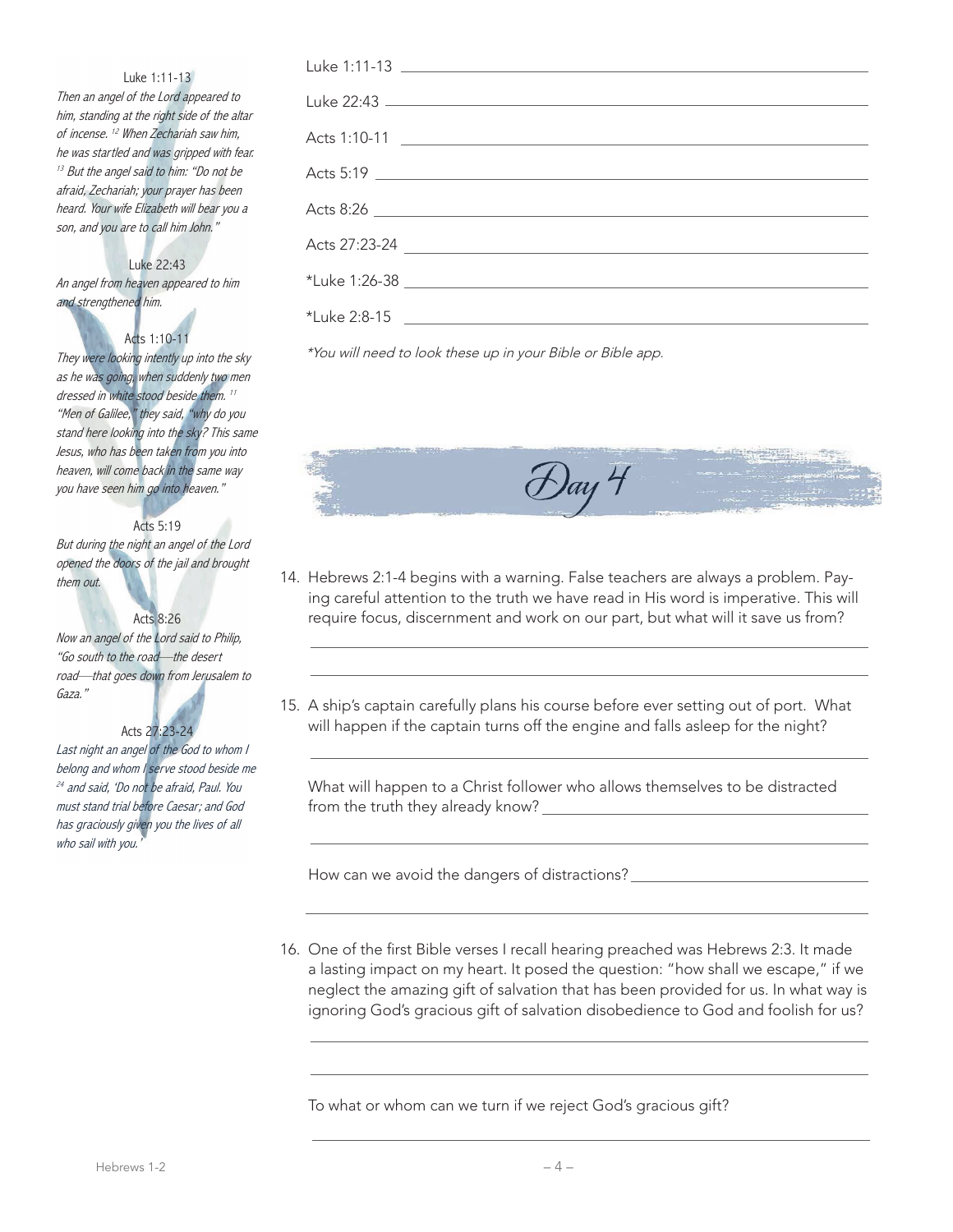- 17. Hebrews 2:8 tells us Jesus has been given full authority over everything. The events going on in our world may leave us confused and anxious, but how does knowing that all authority has been given to Jesus help you make decisions and deal with the problems you face each day?
- 18. What facts concerning Jesus are pointed out in verses 2:9-11?
- 19. Because Jesus tasted death for us all, He who is fully God and fully man, is referred to as the pioneer of salvation—some translations say "the captain of our salvation." Verse 2:11 goes on to mention believers, what does Jesus call us?
- 20. If you are a Christ-follower, how does this make you feel? \_\_\_\_\_\_\_\_\_\_\_\_\_\_\_\_\_

If you are not yet a follower of Christ, what are your thoughts when you hear that Jesus refers to his follower's this way?

21. If we underestimate the deadly power of sin, we will surely fall prey to it. It is imperative that we have an accurate, Biblical view of sin. Read Romans 5:6, and describe the condition of every man, woman, and child prior to salvation.

 $D$ ay  $D$ 

Romans 5:6 ...for a while we were still helpless, at the right

time Christ died for the ungodly.

John 1:1-4, 14, 29 In the beginning was the Word, and the Word was with God, and the Word was God. <sup>2</sup> He was with God in the beginning.<sup>3</sup> Through him all things were made; without him nothing was made that has been made. <sup>4</sup> In him was life, and that life was the light of all mankind. <sup>14</sup> The Word became flesh and made his dwelling among us. We have seen his glory, the glory of the one and only Son, who came from the Father, full of grace and truth. <sup>29</sup> The next day John saw Jesus coming toward him and said, "Look, the Lamb of God, who takes away the sin of the world!

Describe our condition, and what Jesus has done for us according to Hebrews 2:14-15.

22. John's gospel declares Jesus as the Word of God, who was present at creation, and took on flesh to take away the sins of the world. You might like to read, John 1:1-4, 14, 29. Hebrews 2:14-18 says something similar. What did Jesus accomplish by sharing in our humanity?

Who did he render powerless when he conquered death and hell?